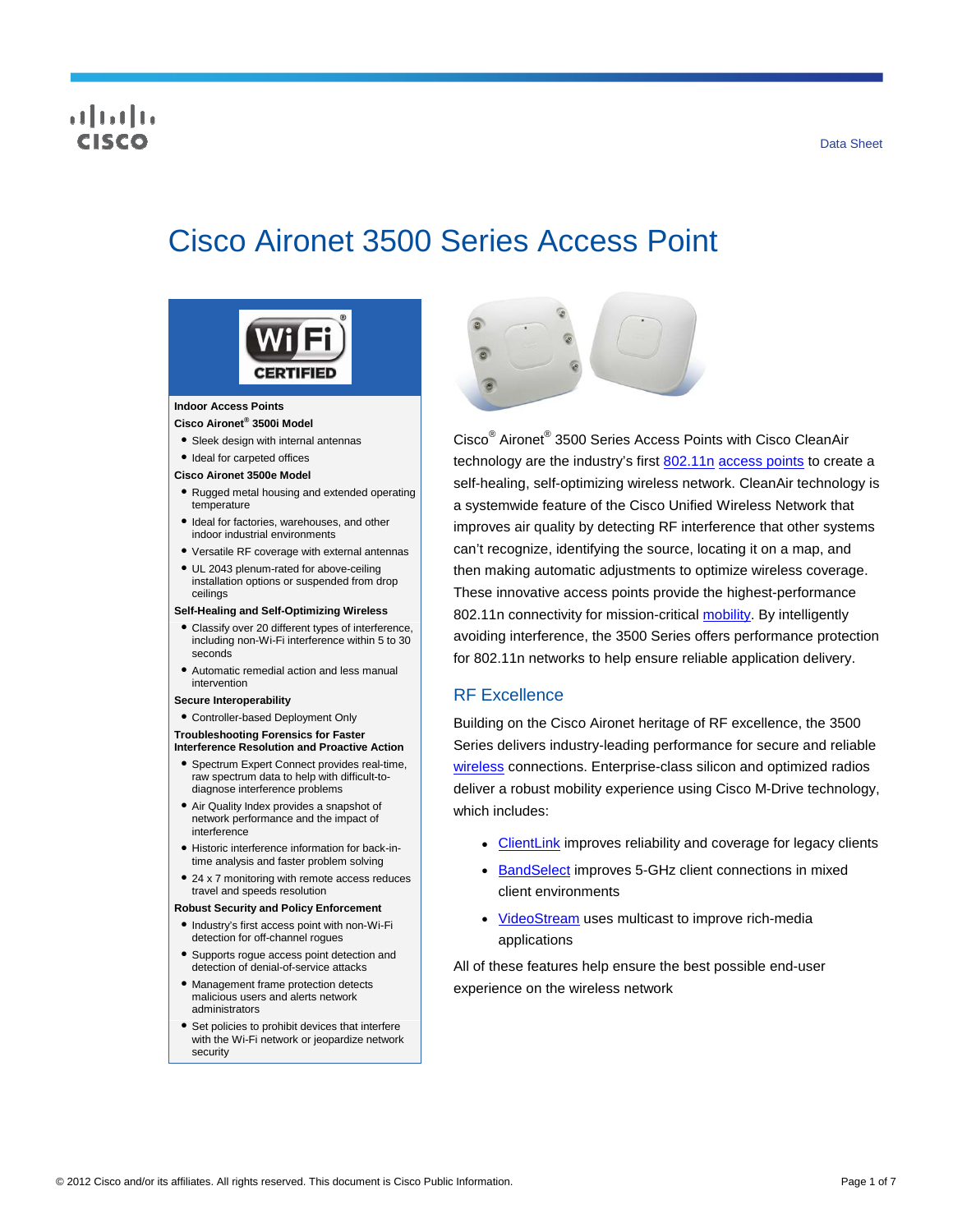Cisco also offers the industry's broadest selection of [802.11n antennas](http://www.cisco.com/en/US/prod/collateral/wireless/ps7183/ps469/at_a_glance_c45-513837.pdf) delivering optimal coverage for a variety of deployment scenarios

## **Scalability**

The Cisco Aironet 3500 Series is a component of the Cisco Unified Wireless Network, which can scale up to 18,000 access points with full Layer 3 mobility across central or remote locations on the enterprise campus, in branch offices, and at remote sites. The Cisco Unified Wireless Network is the industry's most flexible, resilient, and scalable architecture, delivering secure access to mobility services and applications and offering the lowest total cost of ownership and investment protection by integrating seamlessly with the existing wired network.

## Product Specifications

Table 1 lists the product specifications for Cisco Aironet 3500 Series Access Points.

| Table 1. | Product Specifications for Cisco Aironet 3500 Series Access Points |
|----------|--------------------------------------------------------------------|
|----------|--------------------------------------------------------------------|

| <b>Item</b>                                                 | <b>Specification</b>                                                                                                                                                                                                                                                                                  |  |  |
|-------------------------------------------------------------|-------------------------------------------------------------------------------------------------------------------------------------------------------------------------------------------------------------------------------------------------------------------------------------------------------|--|--|
| <b>Part Numbers</b>                                         | <b>Cisco Aironet 3500 Series Access Point</b>                                                                                                                                                                                                                                                         |  |  |
|                                                             | <b>Controller-Based Access Point</b>                                                                                                                                                                                                                                                                  |  |  |
|                                                             | The Cisco Aironet 3500i mode - Indoor environments, with internal antennas                                                                                                                                                                                                                            |  |  |
|                                                             | • AIR-CAP3502I-x-K9 - Dual-band controller-based 802.11a/q/n                                                                                                                                                                                                                                          |  |  |
|                                                             | • AIR-CAP3501I-x-K9 - Single-band controller-based 802.11g/n                                                                                                                                                                                                                                          |  |  |
|                                                             | • AIR-CAP3502I-xK910 - Eco-pack (dual-band 802.11a/g/n) 10 quantity access points                                                                                                                                                                                                                     |  |  |
|                                                             | The Cisco Aironet 3500e mode - Indoor, challenging environments, with external antennas                                                                                                                                                                                                               |  |  |
|                                                             | • AIR-CAP3502E-x-K9 - Dual-band controller-based 802.11a/g/n                                                                                                                                                                                                                                          |  |  |
|                                                             | • AIR-CAP3501E-x-K9 - Single-band controller-based 802.11g/n                                                                                                                                                                                                                                          |  |  |
|                                                             | • AIR-CAP3502E-xK910 - Eco-pack (dual-band 802.11a/g/n) 10 quantity access points                                                                                                                                                                                                                     |  |  |
|                                                             | Cisco SMARTnet <sup>®</sup> Services for the Cisco Aironet 3500i model with internal antennas                                                                                                                                                                                                         |  |  |
|                                                             | • CON-SNT-CAP352lx - SMARTnet 8x5xNBD 3500i access point (dual-band 802.11 a/q/n)                                                                                                                                                                                                                     |  |  |
|                                                             | • CON-SNT-CAP351lx - SMARTnet 8x5xNBD 3500i access point (single-band 802.11 g/n)                                                                                                                                                                                                                     |  |  |
|                                                             | • Qty(10) CON-SNT-CAP352lx - SMARTnet 8x5xNBD 10 quantity eco-pack 3500i access point (dual-band<br>802.11a/g/n)                                                                                                                                                                                      |  |  |
|                                                             | SMARTnet Services for the Cisco Aironet 3500e model with external antennas                                                                                                                                                                                                                            |  |  |
|                                                             | • CON-SNT-CAP3502x - SMARTnet 8x5xNBD 3500e access point (dual-band 802.11 a/g/n)                                                                                                                                                                                                                     |  |  |
|                                                             | • CON-SNT-CAP3501x - SMARTnet 8x5xNBD 3500e access point (single-band 802.11 g/n)                                                                                                                                                                                                                     |  |  |
|                                                             | • Qty(10) CON-SNT-CAP3502x - SMARTnet 8x5xNBD 10 quantity eco-pack 3500e access point (dual-band<br>802.11a/g/n)                                                                                                                                                                                      |  |  |
|                                                             | <b>Cisco Wireless LAN Services</b>                                                                                                                                                                                                                                                                    |  |  |
|                                                             | • AS-WLAN-CNSLT - Cisco Wireless LAN Network Planning and Design Service                                                                                                                                                                                                                              |  |  |
|                                                             | • AS-WLAN-CNSLT - Cisco Wireless LAN 802.11n Migration Service                                                                                                                                                                                                                                        |  |  |
|                                                             | • AS-WLAN-CNSLT - Cisco Wireless LAN Performance and Security Assessment Service                                                                                                                                                                                                                      |  |  |
|                                                             | Regulatory domains: (x = regulatory domain)                                                                                                                                                                                                                                                           |  |  |
|                                                             | Customers are responsible for verifying approval for use in their individual countries. To verify approval and to identify<br>the regulatory domain that corresponds to a particular country, please visit http://www.cisco.com/go/aironet/compliance.                                                |  |  |
|                                                             | Not all regulatory domains have been approved. As they are approved, the part numbers will be available on the Global<br>Price List.                                                                                                                                                                  |  |  |
| <b>Software</b>                                             | Cisco Unified Wireless Network Software Release 7.0 or later (autonomous IOS not supported)                                                                                                                                                                                                           |  |  |
| 802.11n Version 2.0<br>(and Related)<br><b>Capabilities</b> | • 2x3 multiple-input multiple-output (MIMO) with two spatial streams<br>• Maximal ratio combining (MRC)<br>• Legacy beamforming<br>• 20- and 40-MHz channels<br>• PHY data rates up to 300 Mbps<br>• Packet aggregation: A-MPDU (Tx/Rx), A-MSDU (Tx/Rx)<br>• 802.11 dynamic frequency selection (DFS) |  |  |
|                                                             | • Cyclic shift diversity (CSD) support                                                                                                                                                                                                                                                                |  |  |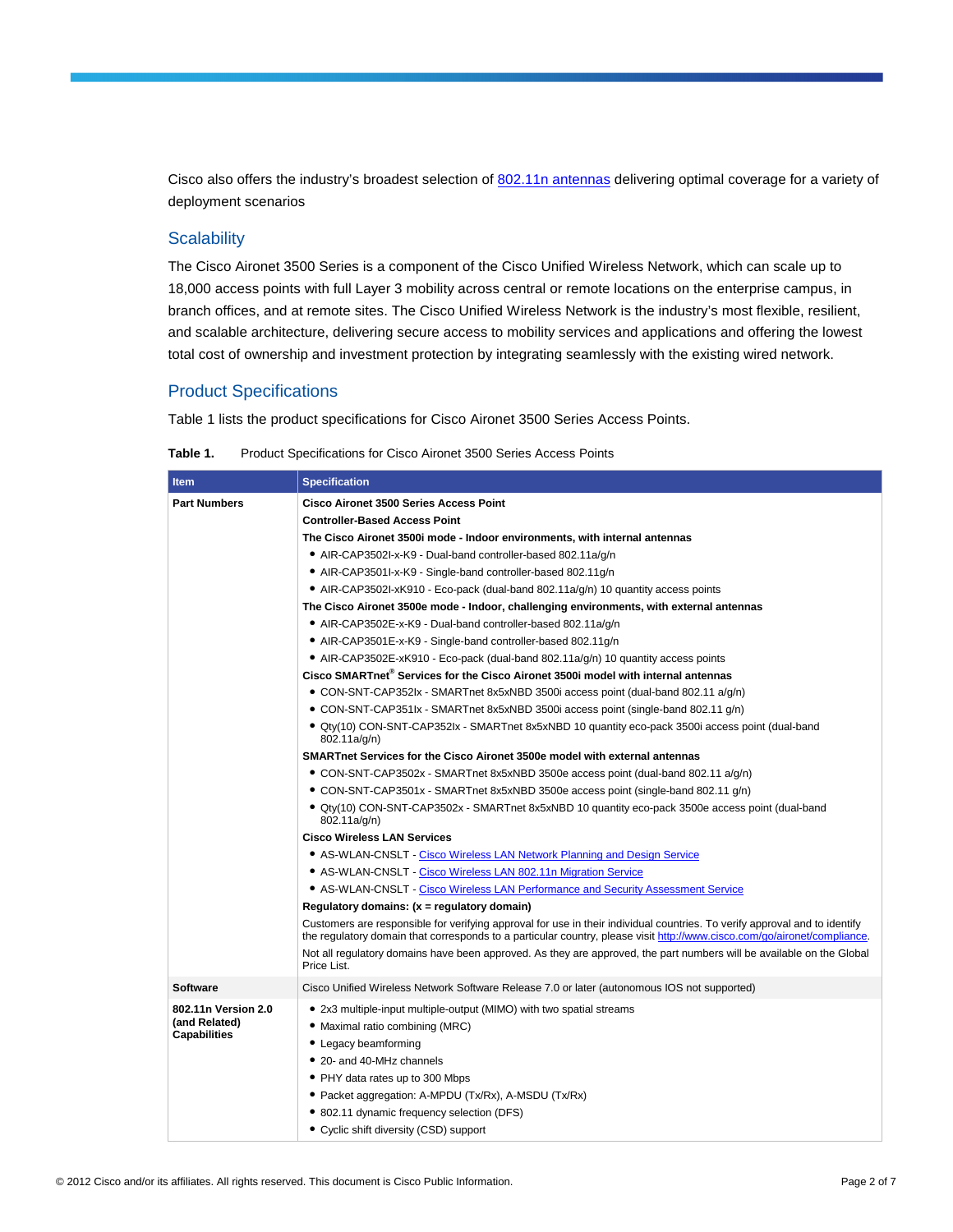| Item                                                                                                                                                    | <b>Specification</b>                                                 |                                                |                                  |                                                                       |                    |                    |  |
|---------------------------------------------------------------------------------------------------------------------------------------------------------|----------------------------------------------------------------------|------------------------------------------------|----------------------------------|-----------------------------------------------------------------------|--------------------|--------------------|--|
| <b>Data Rates Supported</b>                                                                                                                             |                                                                      | 802.11a: 6, 9, 12, 18, 24, 36, 48, and 54 Mbps |                                  |                                                                       |                    |                    |  |
|                                                                                                                                                         | 802.11g: 1, 2, 5.5, 6, 9, 11, 12, 18, 24, 36, 48, and 54 Mbps        |                                                |                                  |                                                                       |                    |                    |  |
|                                                                                                                                                         | 802.11n data rates (2.4 GHz and 5 GHz):                              |                                                |                                  |                                                                       |                    |                    |  |
|                                                                                                                                                         | $MCS$ Index $1$                                                      | $GI^2 = 800ns$                                 |                                  |                                                                       | $GI = 400ns$       |                    |  |
|                                                                                                                                                         |                                                                      | 20-MHz Rate (Mbps)                             | 40-MHz Rate (Mbps)               |                                                                       | 20-MHz Rate (Mbps) | 40-MHz Rate (Mbps) |  |
|                                                                                                                                                         | 0                                                                    | 6.5                                            | 13.5                             |                                                                       | 7.2                | 15                 |  |
|                                                                                                                                                         | $\mathbf{1}$                                                         | 13                                             | 27                               |                                                                       | 14.4               | 30                 |  |
|                                                                                                                                                         | $\overline{2}$                                                       | 19.5                                           | 40.5                             |                                                                       | 21.7               | 45                 |  |
|                                                                                                                                                         |                                                                      |                                                |                                  |                                                                       |                    |                    |  |
|                                                                                                                                                         | 3                                                                    | 26                                             | 54                               |                                                                       | 28.9               | 60                 |  |
|                                                                                                                                                         | 4                                                                    | 39                                             | 81                               |                                                                       | 43.3               | 90                 |  |
|                                                                                                                                                         | 5                                                                    | 52                                             | 108                              |                                                                       | 57.8               | 120                |  |
|                                                                                                                                                         | 6                                                                    | 58.5                                           | 121.5                            |                                                                       | 65                 | 135                |  |
|                                                                                                                                                         | $\overline{7}$                                                       | 65                                             | 135                              |                                                                       | 72.2               | 150                |  |
|                                                                                                                                                         | 8                                                                    | 13                                             | 27                               |                                                                       | 14.4               | 30                 |  |
|                                                                                                                                                         | 9                                                                    | 26                                             | 54                               |                                                                       | 28.9               | 60                 |  |
|                                                                                                                                                         | 10                                                                   | 39                                             | 81                               |                                                                       | 43.3               | 90                 |  |
|                                                                                                                                                         | 11                                                                   | 52                                             | 108                              |                                                                       | 57.8               | 120                |  |
|                                                                                                                                                         | 12                                                                   | 78                                             | 162                              |                                                                       | 86.7               | 180                |  |
|                                                                                                                                                         | 13                                                                   | 104                                            | 216                              |                                                                       | 115.6              | 240                |  |
|                                                                                                                                                         | 14                                                                   | 117                                            | 243                              |                                                                       | 130                | 270                |  |
|                                                                                                                                                         |                                                                      |                                                |                                  |                                                                       |                    |                    |  |
|                                                                                                                                                         | 15                                                                   | 130                                            | 270                              |                                                                       | 144.4              | 300                |  |
| <b>Frequency Band and</b><br>20-MHz Operating                                                                                                           | A (A regulatory domain):<br>• 2.412 to 2.462 GHz; 11 channels        |                                                |                                  | N (N regulatory domain):<br>• 2.412 to 2.462 GHz; 11 channels         |                    |                    |  |
| <b>Channels</b>                                                                                                                                         | • 5.180 to 5.320 GHz; 8 channels                                     |                                                |                                  | • 5.180 to 5.320 GHz; 8 channels                                      |                    |                    |  |
|                                                                                                                                                         | $\bullet$ 5.500 to 5.700 GHz, 8 channels                             |                                                | • 5.745 to 5.825 GHz; 5 channels |                                                                       |                    |                    |  |
|                                                                                                                                                         | (excludes 5.600 to 5.640 GHz)                                        |                                                |                                  | Q (Q regulatory domain):                                              |                    |                    |  |
|                                                                                                                                                         | • 5.745 to 5.825 GHz; 5 channels                                     |                                                |                                  | • 2.412 to 2.472 GHz; 13 channels                                     |                    |                    |  |
|                                                                                                                                                         | C (C regulatory domain):<br>• 2.412 to 2.472 GHz; 13 channels        |                                                |                                  | • 5.180 to 5.320 GHz; 8 channels                                      |                    |                    |  |
|                                                                                                                                                         | • 5.745 to 5.825 GHz; 5 channels                                     |                                                |                                  | • 5.500 to 5.700 GHz; 11 channels                                     |                    |                    |  |
|                                                                                                                                                         | E (E regulatory domain):                                             |                                                |                                  | S (S regulatory domain):<br>• 2.412 to 2.472 GHz; 13 channels         |                    |                    |  |
|                                                                                                                                                         | • 2.412 to 2.472 GHz; 13 channels                                    |                                                |                                  | • 5.180 to 5.320 GHz; 8 channels                                      |                    |                    |  |
|                                                                                                                                                         | $\bullet$ 5.180 to 5.320 GHz; 8 channels                             |                                                |                                  | • 5.745 to 5.825 GHz; 5 channels                                      |                    |                    |  |
|                                                                                                                                                         | • 5.500 to 5.700 GHz, 8 channels<br>(excludes 5.600 to 5.640 GHz)    |                                                |                                  | T (T regulatory domain):                                              |                    |                    |  |
|                                                                                                                                                         | I (I regulatory domain):                                             |                                                |                                  | • 2.412 to 2.462 GHz; 11 channels                                     |                    |                    |  |
|                                                                                                                                                         | • 2.412 to 2.472 GHz, 13 channels                                    |                                                |                                  | • 5.280 to 5.320 GHz; 3 channels                                      |                    |                    |  |
|                                                                                                                                                         | • 5.180 to 5.320 GHz; 8 channels                                     |                                                |                                  | • 5.500 to 5.700 GHz, 11 channels<br>• 5.745 to 5.825 GHz; 5 channels |                    |                    |  |
|                                                                                                                                                         | K (K regulatory domain):                                             |                                                |                                  |                                                                       |                    |                    |  |
|                                                                                                                                                         | • 2.412 to 2.472 GHz; 13 channels                                    |                                                |                                  |                                                                       |                    |                    |  |
|                                                                                                                                                         | • 5.180 to 5.320 GHz; 8 channels                                     |                                                |                                  |                                                                       |                    |                    |  |
|                                                                                                                                                         | • 5.500 to 5.620 GHz, 7 channels<br>• 5.745 to 5.805 GHz, 4 channels |                                                |                                  |                                                                       |                    |                    |  |
| Note: Customers are responsible for verifying approval for use in their individual countries. To verify approval and to identify the requisitory domain |                                                                      |                                                |                                  |                                                                       |                    |                    |  |

**Note:** Customers are responsible for verifying approval for use in their individual countries. To verify approval and to identify the regulatory domain that corresponds to a particular country, please visit<http://www.cisco.com/go/aironet/compliance>.

 1 MCS Index: The Modulation and Coding Scheme (MCS) index determines the number of spatial streams, the modulation, the coding rate, and data rate values.<br><sup>2</sup> GI: A guard interval (GI) between symbols helps receivers overcome the effects of multipath delays.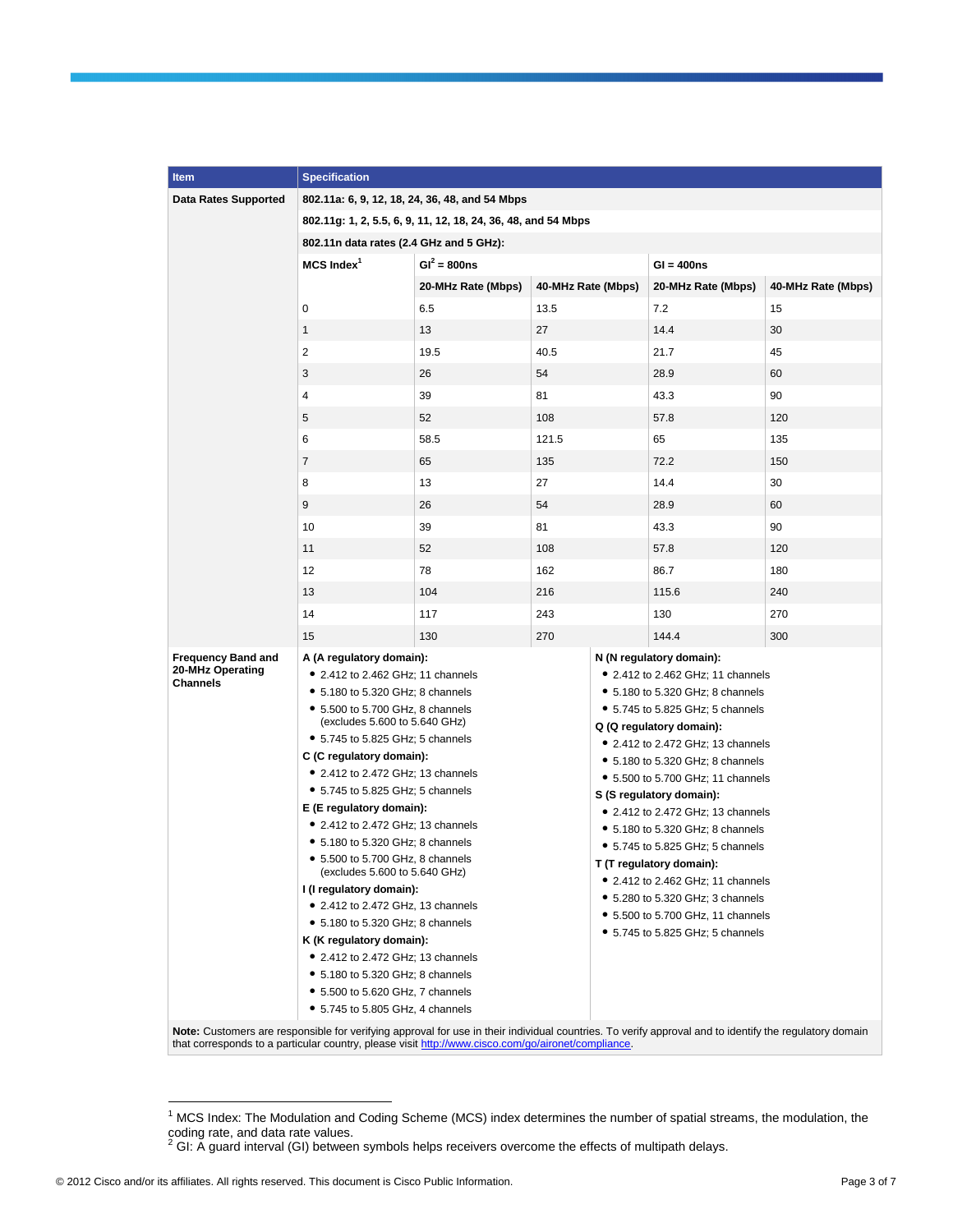| <b>Item</b>                                                   | <b>Specification</b>                                                                                                                                                                                                                                                                                                                                              |                                                                                                                                                                                          |                                                                                                                                                                                                                                                                                                                               |                                                                                                                                                                                                                                                                                                                               |
|---------------------------------------------------------------|-------------------------------------------------------------------------------------------------------------------------------------------------------------------------------------------------------------------------------------------------------------------------------------------------------------------------------------------------------------------|------------------------------------------------------------------------------------------------------------------------------------------------------------------------------------------|-------------------------------------------------------------------------------------------------------------------------------------------------------------------------------------------------------------------------------------------------------------------------------------------------------------------------------|-------------------------------------------------------------------------------------------------------------------------------------------------------------------------------------------------------------------------------------------------------------------------------------------------------------------------------|
| <b>Maximum Number of</b><br>Nonoverlapping<br><b>Channels</b> | 2.4 GHz<br>• 802.11b/g:<br>$\degree$ 20 MHz: 3<br>• 802.11n:<br>$\degree$ 20 MHz: 3                                                                                                                                                                                                                                                                               |                                                                                                                                                                                          | 5 GHz<br>• 802.11a.<br>$\degree$ 20 MHz: 21<br>• 802.11n:<br>$\degree$ 20 MHz: 21<br>∘ 40 MHz: 9                                                                                                                                                                                                                              |                                                                                                                                                                                                                                                                                                                               |
|                                                               | Note: This varies by regulatory domain. Refer to the product documentation for specific details for each regulatory domain.                                                                                                                                                                                                                                       |                                                                                                                                                                                          |                                                                                                                                                                                                                                                                                                                               |                                                                                                                                                                                                                                                                                                                               |
| <b>Receive Sensitivity</b>                                    | 802.11b (CCK)<br>$-101$ dBm $@$ 1 Mb/s<br>-98 dBm @ 2 Mb/s<br>-92 dBm @ 5.5 Mb/s<br>-89 dBm @ 11 Mb/s                                                                                                                                                                                                                                                             | 802.11g (non HT20)<br>-92 dBm @ 6 Mb/s<br>-92 dBm @ 9 Mb/s<br>-92 dBm @ 12 Mb/s<br>-90 dBm @ 18 Mb/s<br>-86 dBm @ 24 Mb/s<br>-84 dBm @ 36 Mb/s<br>-79 dBm @ 48 Mb/s<br>-78 dBm @ 54 Mb/s | 802.11a (non HT20)<br>-93 dBm @ 6 Mb/s<br>-93 dBm @ 9 Mb/s<br>-92 dBm @ 12 Mb/s<br>-90 dBm @ 18 Mb/s<br>-87 dBm @ 24 Mb/s<br>-84 dBm @ 36 Mb/s<br>-79 dBm @ 48 Mb/s<br>-79 dBm @ 54 Mb/s                                                                                                                                      |                                                                                                                                                                                                                                                                                                                               |
|                                                               | $2.4 - GHz$<br>802.11n (HT20)<br>-92 dBm @ MCS0<br>-90 dBm @ MCS1<br>-88 dBm @ MCS2<br>-85 dBm @ MCS3<br>-82 dBm @ MCS4<br>-77 dBm @ MCS5<br>-76 dBm @ MCS6<br>-74 dBm @ MCS7<br>-92 dBm @ MCS8<br>-90 dBm @ MCS9<br>-87 dBm @ MCS10<br>-85 dBm @ MCS11<br>-82 dBm @ MCS12<br>-77 dBm @ MCS13<br>-75 dBm @ MCS14<br>-74 dBm @ MCS15                               |                                                                                                                                                                                          | 5-GHz<br>802.11n (HT20)<br>-93 dBm @ MCS0<br>-91 dBm @ MCS1<br>-89 dBm @ MCS2<br>-86 dBm @ MCS3<br>-83 dBm @ MCS4<br>-78 dBm @ MCS5<br>-77 dBm @ MCS6<br>-75 dBm @ MCS7<br>-87 dBm @ MCS8<br>-87 dBm @ MCS9<br>-85 dBm @ MCS10<br>-83 dBm @ MCS11<br>-79 dBm @ MCS12<br>-75 dBm @ MCS13<br>-73 dBm @ MCS14<br>-72 dBm @ MCS15 | 5-GHz<br>802.11n (HT40)<br>-91 dBm @ MCS0<br>-89 dBm @ MCS1<br>-87 dBm @ MCS2<br>-83 dBm @ MCS3<br>-80 dBm @ MCS4<br>-75 dBm @ MCS5<br>-74 dBm @ MCS6<br>-72 dBm @ MCS7<br>-86 dBm @ MCS8<br>-85 dBm @ MCS9<br>-84 dBm @ MCS10<br>-80 dBm @ MCS11<br>-77 dBm @ MCS12<br>-72 dBm @ MCS13<br>-71 dBm @ MCS14<br>-70 dBm @ MCS15 |
| <b>Maximum Transmit</b><br>Power                              | 2.4 GHz<br>•802.11b<br>• 23 dBm with 2 antennas<br>• 802.11g<br>○ 20 dBm with 2 antennas<br>• 802.11n (non-HT duplicate mode)<br>• 20 dBm with 2 antennas<br>$\bullet$ 802.11n (HT20)<br>• 20 dBm with 2 antennas<br>Note: The maximum power setting will vary by channel and according to individual country regulations. Refer to the product documentation for |                                                                                                                                                                                          | 5 GHz<br>• 802.11a<br>• 20 dBm with 2 antennas<br>• 802.11n non-HT duplicate mode<br>○ 20 dBm with 2 antennas<br>• 802.11n (HT20)<br>• 20 dBm with 2 antennas<br>$\bullet$ 802.11n (HT40)<br>• 20 dBm with 2 antennas                                                                                                         |                                                                                                                                                                                                                                                                                                                               |

specific details.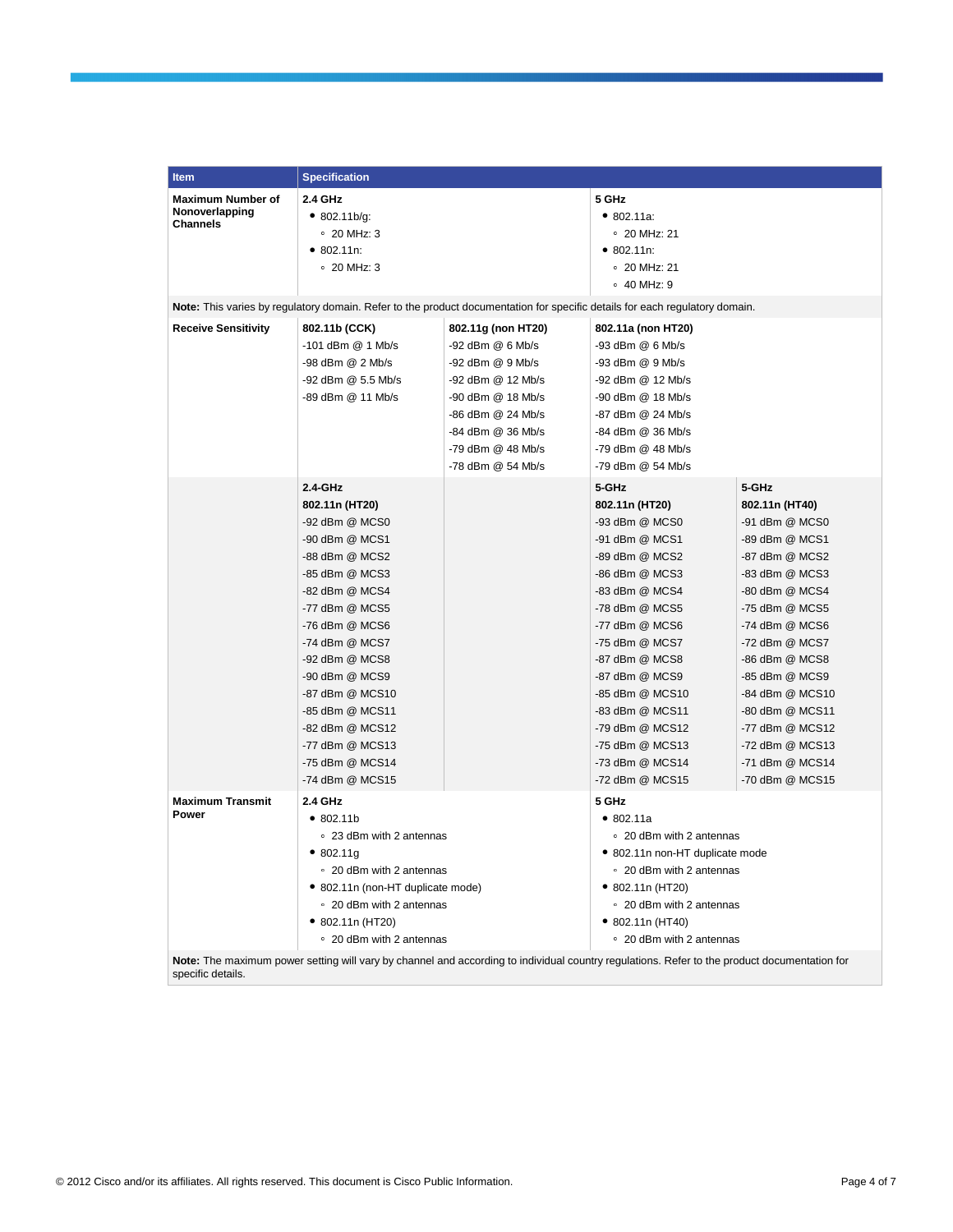| Item                                                                                                                                                              | <b>Specification</b>                                                                                                                                                                                                                                                                                                    |                  |  |  |
|-------------------------------------------------------------------------------------------------------------------------------------------------------------------|-------------------------------------------------------------------------------------------------------------------------------------------------------------------------------------------------------------------------------------------------------------------------------------------------------------------------|------------------|--|--|
| <b>Available Transmit</b>                                                                                                                                         | 2.4 GHz                                                                                                                                                                                                                                                                                                                 | 5 GHz            |  |  |
| <b>Power Settings</b>                                                                                                                                             | 23 dBm (200 mW) CCK Only                                                                                                                                                                                                                                                                                                | 20 dBm (100 mW)  |  |  |
|                                                                                                                                                                   | 20 dBm (100 mW)                                                                                                                                                                                                                                                                                                         | 17 dBm (50 mW)   |  |  |
|                                                                                                                                                                   | 17 dBm (50 mW)                                                                                                                                                                                                                                                                                                          | 14 dBm (25 mW)   |  |  |
|                                                                                                                                                                   | 14 dBm (25 mW)                                                                                                                                                                                                                                                                                                          | 11 dBm (12.5 mW) |  |  |
|                                                                                                                                                                   | 11 dBm (12.5 mW)                                                                                                                                                                                                                                                                                                        | 8 dBm (6.25 mW)  |  |  |
|                                                                                                                                                                   | 8 dBm (6.25 mW)                                                                                                                                                                                                                                                                                                         | 5 dBm (3.13 mW)  |  |  |
|                                                                                                                                                                   | 5 dBm (3.13 mW)                                                                                                                                                                                                                                                                                                         | 2 dBm (1.56 mW)  |  |  |
|                                                                                                                                                                   | 2 dBm (1.56 mW)                                                                                                                                                                                                                                                                                                         | -1 dBm (0.78 mW) |  |  |
|                                                                                                                                                                   | -1 dBm (0.78 mW)                                                                                                                                                                                                                                                                                                        |                  |  |  |
| Note: The maximum power setting will vary by channel and according to individual country regulations. Refer to the product documentation for<br>specific details. |                                                                                                                                                                                                                                                                                                                         |                  |  |  |
| <b>Integrated Antenna</b>                                                                                                                                         | • 2.4 GHz, Gain 4 dBi, internal Omni, horizontal beamwidth 360°                                                                                                                                                                                                                                                         |                  |  |  |
|                                                                                                                                                                   | • 5 GHz, Gain 3 dBi, internal Omni, horizontal beamwidth 360°                                                                                                                                                                                                                                                           |                  |  |  |
| <b>External Antenna</b>                                                                                                                                           | • Certified for use with antenna gains up to 6 dBi (2.4 GHz and 5 GHz).                                                                                                                                                                                                                                                 |                  |  |  |
| (sold separately)                                                                                                                                                 | • Cisco offers the industry's broadest selection of 802.11n antennas delivering optimal coverage for a variety of<br>deployment scenarios.                                                                                                                                                                              |                  |  |  |
| <b>Interfaces</b>                                                                                                                                                 | • 10/100/1000BASE-T autosensing (RJ-45)                                                                                                                                                                                                                                                                                 |                  |  |  |
|                                                                                                                                                                   | • Management console port (RJ-45)                                                                                                                                                                                                                                                                                       |                  |  |  |
| <b>Indicators</b>                                                                                                                                                 | • Status LED indicates boot loader status, association status, operating status, boot loader warnings, boot loader<br>errors                                                                                                                                                                                            |                  |  |  |
| <b>Dimensions</b><br>$(W \times L \times H)$                                                                                                                      | • Access point (without mounting bracket): $8.7 \times 8.7 \times 1.84$ in. (22.1 $\times$ 22.1 $\times$ 4.7 cm)                                                                                                                                                                                                        |                  |  |  |
| Weight                                                                                                                                                            | • 2.3 lbs $(1.04 \text{ kg})$                                                                                                                                                                                                                                                                                           |                  |  |  |
| Environmental                                                                                                                                                     | Cisco Aironet 3500i                                                                                                                                                                                                                                                                                                     |                  |  |  |
|                                                                                                                                                                   | • Nonoperating (storage) temperature: -22 to 185 $\mathsf{F}$ (-30 to 85 $\mathbb{C}$ )<br>• Operating temperature: 32 to 104 F (0 to 40°C)<br>• Operating humidity: 10 to 90% percent (noncondensing)                                                                                                                  |                  |  |  |
|                                                                                                                                                                   |                                                                                                                                                                                                                                                                                                                         |                  |  |  |
|                                                                                                                                                                   |                                                                                                                                                                                                                                                                                                                         |                  |  |  |
|                                                                                                                                                                   |                                                                                                                                                                                                                                                                                                                         |                  |  |  |
| • Nonoperating (storage) temperature: -40 to 185 $\mathsf{F}$ (-40 to 85 $\mathbb{C}$ )                                                                           |                                                                                                                                                                                                                                                                                                                         |                  |  |  |
|                                                                                                                                                                   | • Operating temperature: -4 to +131 F (-20 to +55 $C$ )                                                                                                                                                                                                                                                                 |                  |  |  |
|                                                                                                                                                                   | • Operating humidity: 10 to 90 percent (noncondensing)                                                                                                                                                                                                                                                                  |                  |  |  |
| System Memory                                                                                                                                                     | $\bullet$ 128 MB DRAM                                                                                                                                                                                                                                                                                                   |                  |  |  |
|                                                                                                                                                                   | • 32 MB flash                                                                                                                                                                                                                                                                                                           |                  |  |  |
| <b>Input Power</b>                                                                                                                                                | • AP3500: 44 to 57 VDC                                                                                                                                                                                                                                                                                                  |                  |  |  |
| <b>Requirements</b>                                                                                                                                               | • Power Supply and Power Injector: 100 to 240 VAC; 50 to 60 Hz                                                                                                                                                                                                                                                          |                  |  |  |
| <b>Powering Options</b>                                                                                                                                           | • 802.3af Ethernet Switch                                                                                                                                                                                                                                                                                               |                  |  |  |
|                                                                                                                                                                   | • Cisco AP3500 Power Injectors (AIR-PWRINJ4=)                                                                                                                                                                                                                                                                           |                  |  |  |
|                                                                                                                                                                   | • Cisco AP3500 Local Power Supply (AIR-PWR-B=)                                                                                                                                                                                                                                                                          |                  |  |  |
| <b>Power Draw</b>                                                                                                                                                 | • AP3500: 12.95 W                                                                                                                                                                                                                                                                                                       |                  |  |  |
|                                                                                                                                                                   | Note: When deployed using Power over Ethernet (PoE), the power drawn from the power sourcing equipment will be<br>higher by some amount dependent on the length of the interconnecting cable. This additional power may be as high as<br>2.45W, bringing the total system power draw (access point + cabling) to 15.4W. |                  |  |  |
| Warranty                                                                                                                                                          | Limited Lifetime Hardware Warranty                                                                                                                                                                                                                                                                                      |                  |  |  |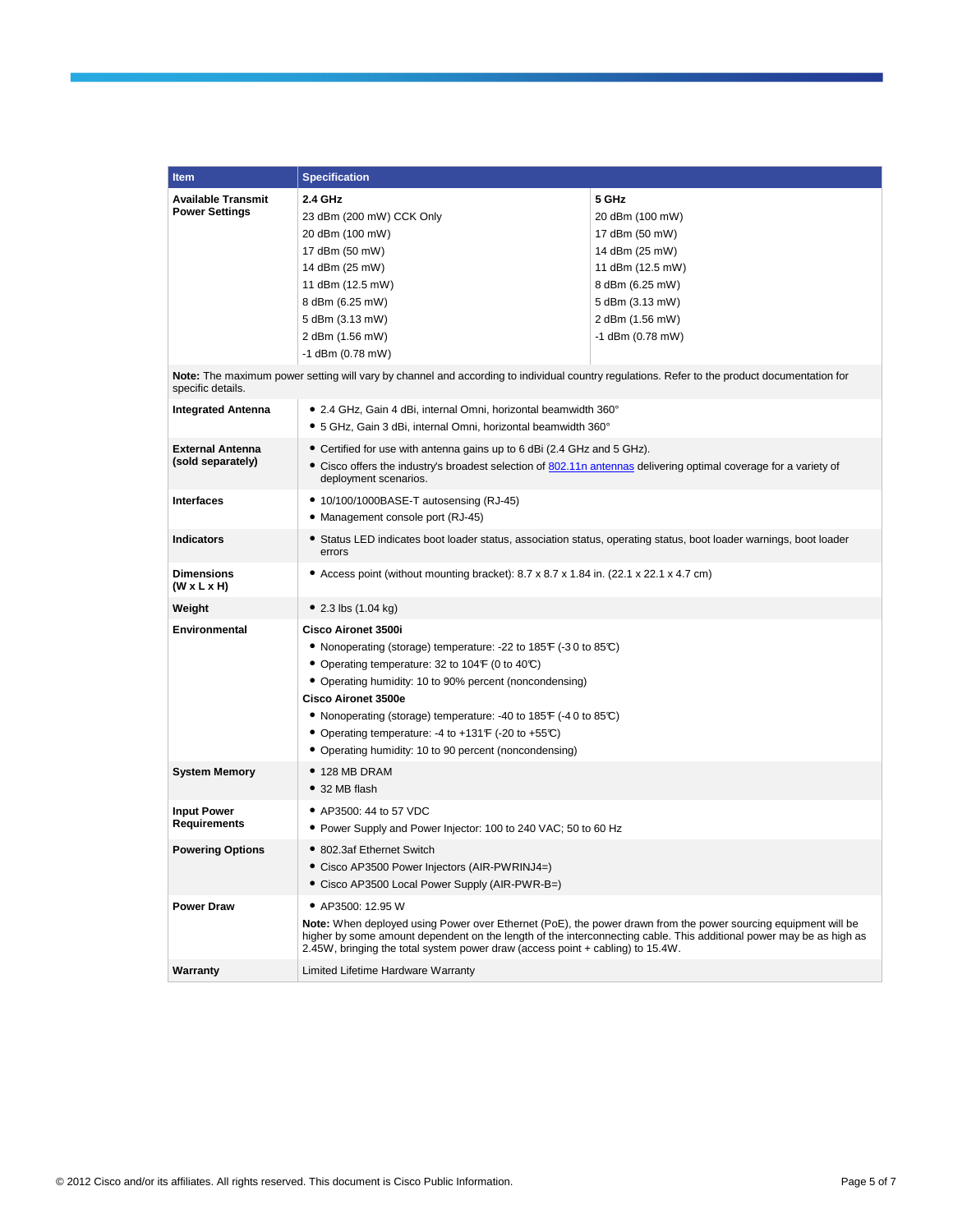| <b>Item</b>                 | <b>Specification</b>                                                                                               |
|-----------------------------|--------------------------------------------------------------------------------------------------------------------|
| <b>Compliance Standards</b> | • Safety:                                                                                                          |
|                             | UL 60950-1                                                                                                         |
|                             | ○ CAN/CSA-C22.2 No. 60950-1                                                                                        |
|                             | • UL 2043                                                                                                          |
|                             | © IEC 60950-1                                                                                                      |
|                             | ∘ EN 60950-1                                                                                                       |
|                             | • Radio approvals:                                                                                                 |
|                             | ● FCC Part 15.247, 15.407                                                                                          |
|                             | ● RSS-210 (Canada)                                                                                                 |
|                             | ● EN 300.328, EN 301.893 (Europe)                                                                                  |
|                             | • ARIB-STD 33 (Japan)                                                                                              |
|                             | • ARIB-STD 66 (Japan)                                                                                              |
|                             | • ARIB-STD T71 (Japan)                                                                                             |
|                             | • EMI and susceptibility (Class B)                                                                                 |
|                             | • FCC Part 15.107 and 15.109                                                                                       |
|                             | • ICES-003 (Canada)                                                                                                |
|                             | • VCCI (Japan)                                                                                                     |
|                             | • EN 301.489-1 and -17 (Europe)                                                                                    |
|                             | ○ EN 60601-1-2 EMC requirements for the Medical Directive 93/42/EEC                                                |
|                             | • IEEE Standard:                                                                                                   |
|                             | · IEEE 802.11a/b/g, IEEE 802.11n 2.0, IEEE 802.11h, IEEE 802.11d                                                   |
|                             | • Security:                                                                                                        |
|                             | <sup>o</sup> 802.11i, Wi-Fi Protected Access 2 (WPA2), WPA                                                         |
|                             | 0.802.1X                                                                                                           |
|                             | <sup>o</sup> Advanced Encryption Standards (AES), Temporal Key Integrity Protocol (TKIP)                           |
|                             | $\bullet$ EAP Type(s):                                                                                             |
|                             | <sup>o</sup> Extensible Authentication Protocol-Transport Layer Security (EAP-TLS)                                 |
|                             | <sup>o</sup> EAP-Tunneled TLS (TTLS) or Microsoft Challenge Handshake Authentication Protocol Version 2 (MSCHAPv2) |
|                             | • Protected EAP (PEAP) v0 or EAP-MSCHAPv2                                                                          |
|                             | ∘ Extensible Authentication Protocol-Flexible Authentication via Secure Tunneling (EAP-FAST)                       |
|                             | • PEAPv1 or EAP-Generic Token Card (GTC)                                                                           |
|                             | • EAP-Subscriber Identity Module (SIM)                                                                             |
|                             | • Multimedia:                                                                                                      |
|                             | • Wi-Fi Multimedia (WMM <sup>"</sup> )                                                                             |
|                             | • Other:                                                                                                           |
|                             | ● FCC Bulletin OET-65C                                                                                             |
|                             | ∘ RSS-102                                                                                                          |

## Limited Lifetime Hardware Warranty

This Cisco Aironet 3500 Series Access Point comes with a Limited Lifetime Warranty that provides full warranty coverage of the hardware for as long as the original end user continues to own or use the product. The warranty includes 10-day advance hardware replacement and ensures that software media is defect-free for 90 days. For more details, visit [http://www.cisco.com/go/warranty.](http://www.cisco.com/go/warranty)

## Cisco Wireless LAN Services

Seamlessly integrate mobile services and take full advantage of the systemwide capabilities of the Cisco Unified Wireless Network with services from Cisco and our partners. Better utilize the self-healing, self-optimizing features built into the silicon-level intelligence of CleanAir technology and the increased performance of the 802.11n standard while simplifying the transition to these new technologies. For more details, visit [http://www.cisco.com/go/wirelesslanservices.](http://www.cisco.com/go/wirelesslanservices)